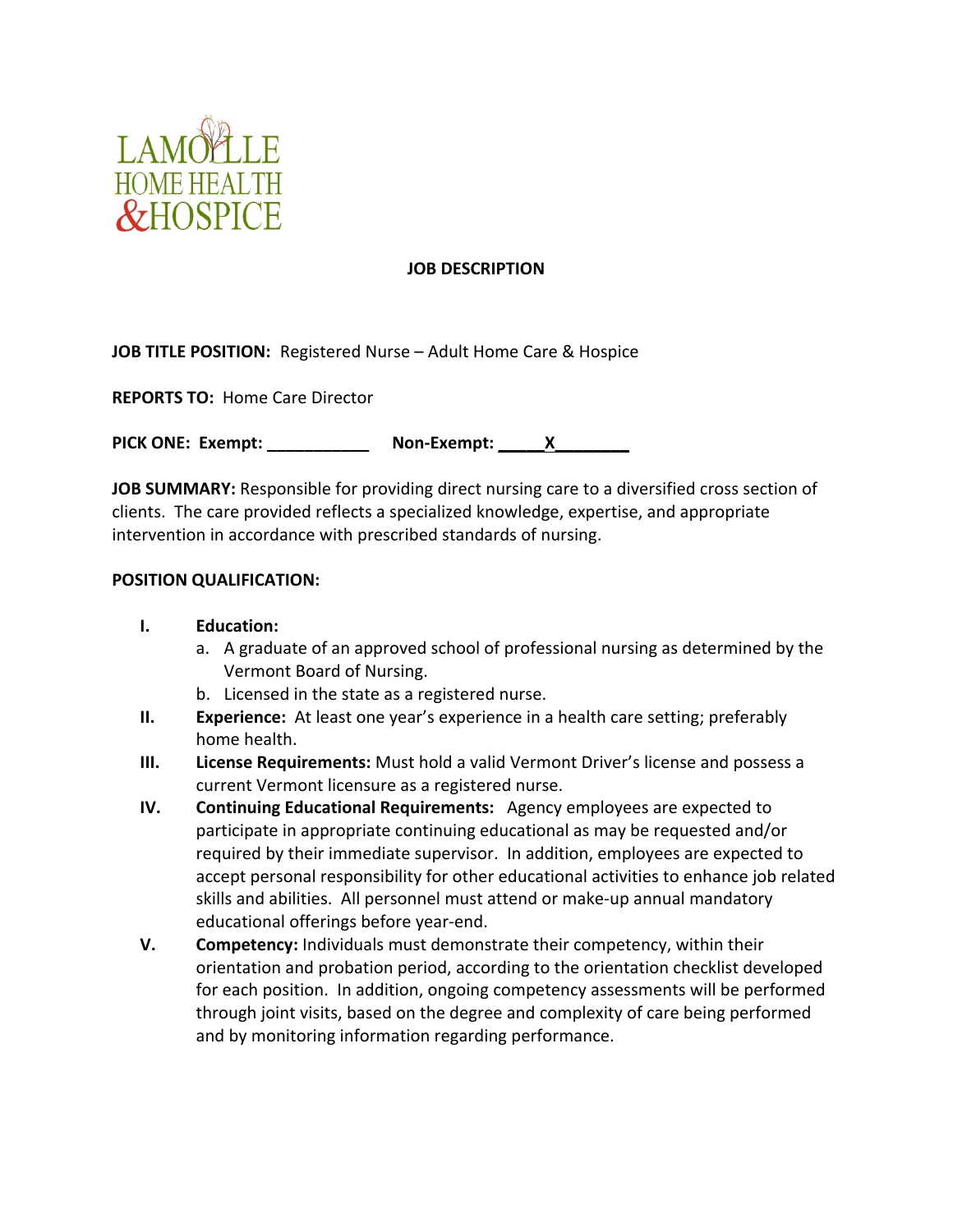## **VI. General:**

- 1. Must demonstrate and maintain any required competency.
- 2. Able to speak, read and write in English.
- 3. Be honest, self-directed, possess initiative, display good judgment and a positive attitude toward daily activities.
- 4. Have the ability to communicate clearly and effectively both orally and in written work.
- 5. Be able to work cooperatively and in a productive manner with Agency employees, clients, customers and the general public.
- 6. Maintain satisfactory standing with the Adult Abuse Registry, Child Abuse & Neglect Registry, Vermont Criminal Information Center and OIG.
- 7. Be free from the illegal use and effects of drugs and alcohol in the workplace.
- 8. Be able to carry out the functions of the job without risk of harm to the health and safety of self and others.
- 9. Hold a valid driver's license and have a reliable, registered vehicle with insurance as required by Agency, and appropriate to position.

## **ENVIRONMENTAL AND WORKING CONDITIONS:**

- 1. Traveling is required. Must drive in various weather condition on roads of varying degree of repair.
- 2. May be exposed to extremes of heat and cold in all weather conditions
- 3. May work in community based settings, and clients' homes and outdoors.
- 4. May work during non-business hours.
- 5. May experience:
	- a. hostile and emotionally upset clients, family members, visitors and staff; may have contact with clients under a variety of un-predictable circumstances.
	- b. stress due to a demanding profession;
	- *c.* exposure to infections and contagious diseases; may be exposed or occasionally exposed to client elements. OSHA exposure category *Category I: Position includes tasks that involve exposure to blood, body fluids and tissues*
	- d. a variety of environmental exposures such as inclement weather, animals, firearms, tobacco use, dust, and other client based activities and preferences.

# **PHYSICAL REQUIREMENTS:**

- 1. Must walk, sit, stand, bend, lift and move intermittently during working hours.
- 2. Must have the ability to push, pull and lift from the floor, up to a total of 50 pounds and be able to move with the weight, as to Agency standards.
- 3. Climbing-be able to navigate stairs of varying heights and degrees.
- 4. Balancing-be able to maintain balance.
- 5. Kneeling, crouching, stooping, twisting, reaching below waist level, reaching overhead and reaching torso level.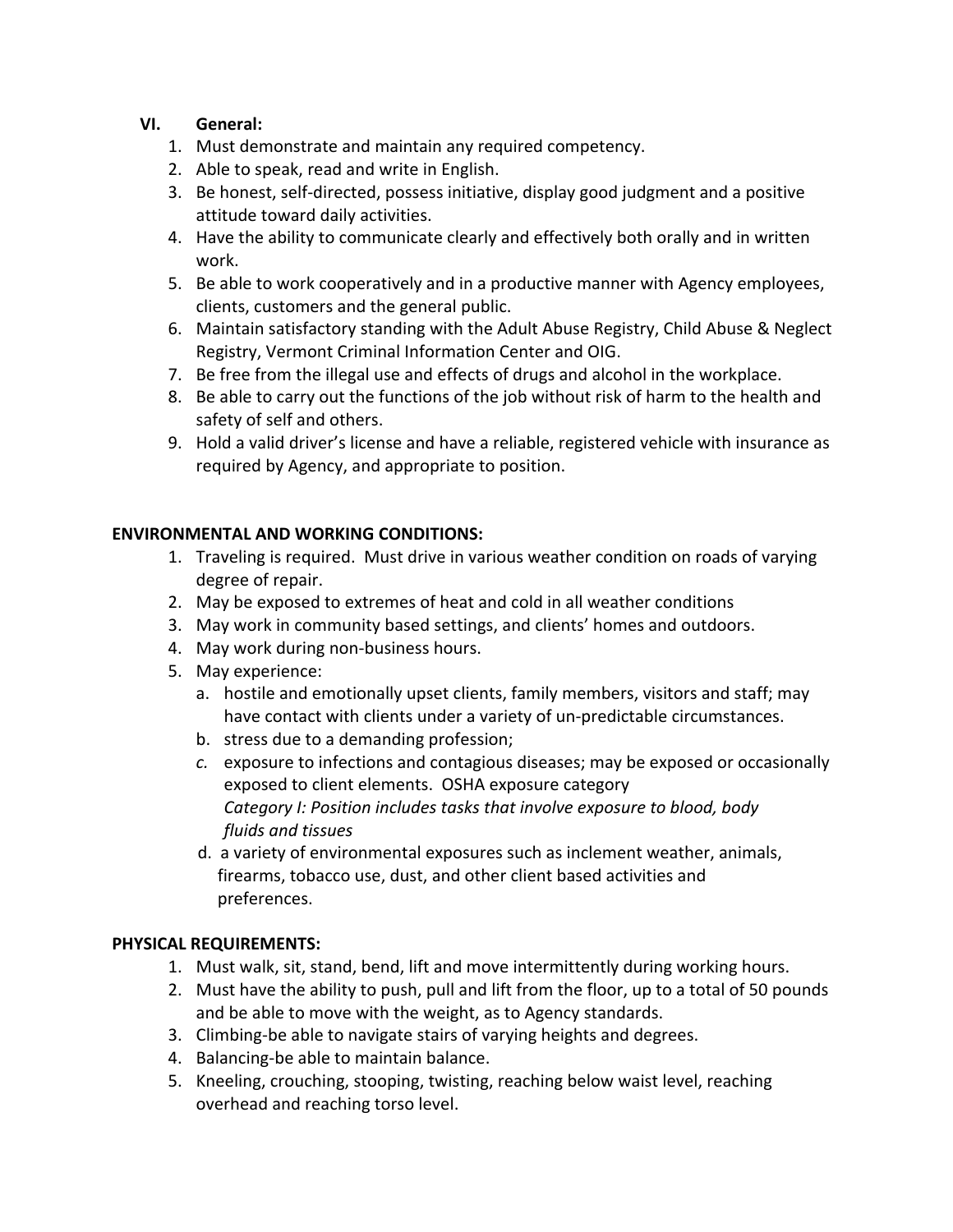- 6. Manual finger dexterity-will need dexterity to perform duties and use equipment.
- 7. Visual acuity-will need sufficient eyesight to drive a car, use office equipment and perform duties.
- 8. Auditory acuity- will need to assist individuals in person and by telephone.

## **PERFORMANCE REQUIREMENTS:**

# **I. Performance Standards:**

- 1. Performs nursing tasks according to accepted standards of nursing practice.
- 2. Familiarizes self with patient, diagnosis, procedure, medications, etc. prior to providing care throughout the continuum.
- 3. Adheres to nursing bag technique policy, standard precautions, and cleanliness of belongings/equipment to assure patient/colleague/self-safety and protection as directed by VNAA and OSHA Policies and Procedures.
- 4. Conducts age-appropriate physical, psychological, environmental, and social assessment of patients, and documents all observations accordingly.
- 5. Applies age-specific communication skills in all interactions.
- 6. Accepts non-judgmentally, patients and family's wishes regarding care.
- 7. Implements nursing care plan, evaluates progress toward goals and modifies Plan of Care/ visit plan accordingly.
- *8.* Develops clinical plan of care with physician approval, patient and designated helpers/family input, and collaborates with patient, family and caregivers for teaching and goal setting.
- 9. Plans for follow-up based on priorities/needs of the patient.
- 10. Starting at admission, adequately prepares patient for discharge, using patient/family focused care planning.
- 11. Develops/supervises Paraprofessional Plans of Care.
- 12. Use multidisciplinary approach to patient care.
- 13. Conducts comprehensive reassessments according to the Plan of Care and regulatory guidelines.
- 14. Recognizes and reports changes in general physical/mental condition, untoward responses to medication and treatment and overall response to treatment.
- 15. Meets Agency expectations of visiting depending on geographic location, and/or specialty area, and/or assignment.
- 16. Conferences with other clinicians as needed and attends weekly case conferences.
- 17. Understands concepts of restorative and palliative nursing.
- 18. Understands and carries out pain management techniques. Completes initial and ongoing documentation in the patient's home whenever possible, but at least by the end of the work day or beginning of the next day.
- 19. Updates all documentation daily to the courier.
- 20. Comprehensive case management as demonstrated by: completes re-certifications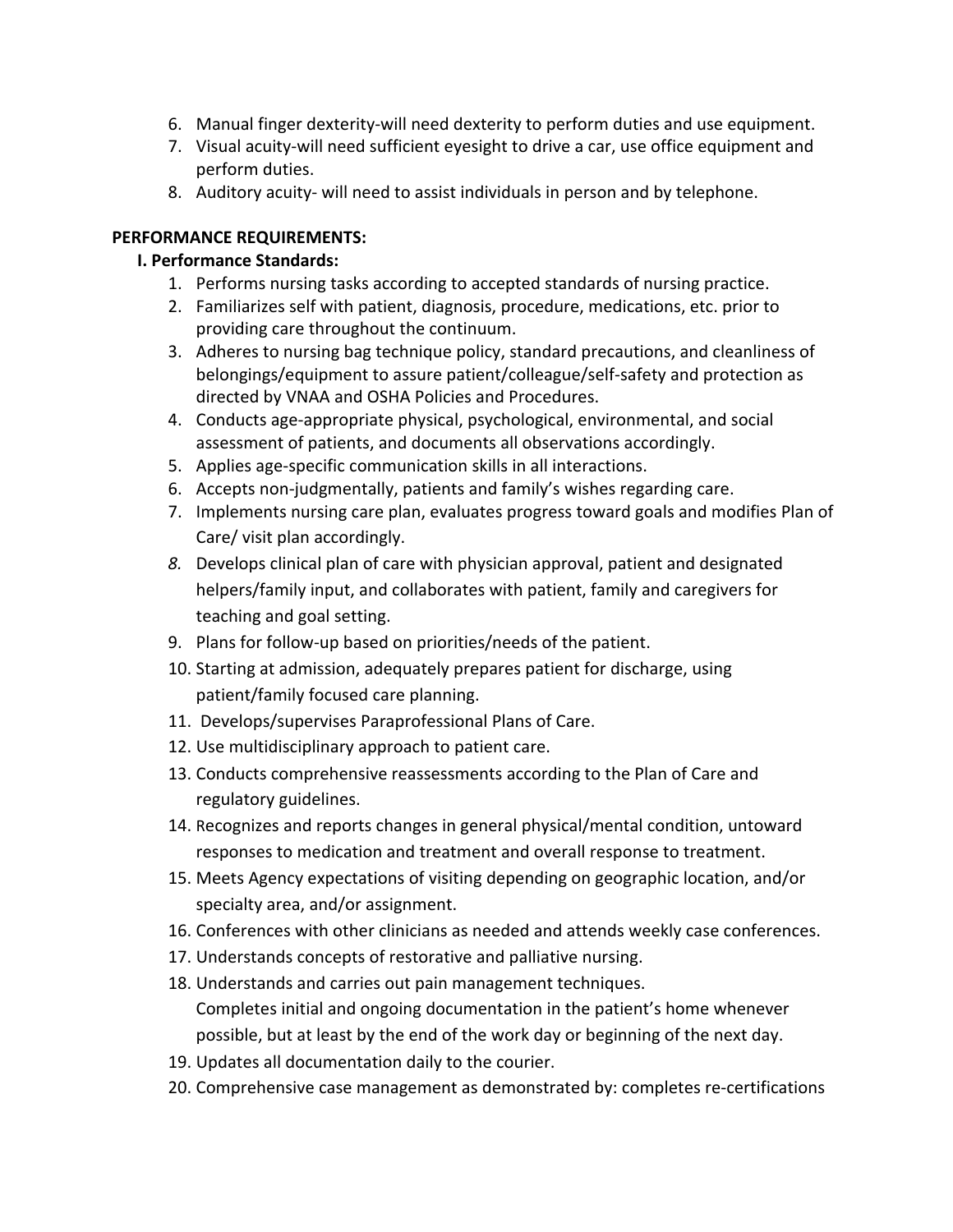(485, OASIS when indicated) prior to due date. Visits made per MD plan of care and MD notified if unable to make visit and reason by given. Visit plan/service frequency appropriate and up-to-date based on patient care needs. Documents of 60-day UR/case conference in communication log.

- 21. Completes Oasis within C.M.S. stated timelines.
- 22. Bereavement assessment completed in thorough, timely and respectful manner.
- 23. Completes peer chart review as required.
- 24. Notifies physician immediately of any changes in the patient's physical/mental condition, untoward responses to medication and treatment, for further nutritional follow-up, and overall response to care and/or at least every 60 days, and complete documentation.
- 25. Works on-call and holiday schedules as needed to cover agency policy and staffing needs (includes working Christmas once q 3 years and 1 weekday on call per week for full time and 1 weekday every other week for part-time benefited and weekends as needed to cover schedule)

#### **II. Professional Accountability:**

- 1. Demonstrates a commitment to the mission and core values of the Agency.
- 2. Complies with all Agency policies and procedures.
- 3. Demonstrates respectful and effective communication in all interactions.
- 4. Protects the privacy and confidentiality of clients, co-workers and Agency operations.
- 5. Complies with Agency policies to protect confidentiality, integrity, availability and security of all protected health information. Reports a breach of security to Agency's Security Official.
- 6. Conducts him/herself in a safe manner by adhering to all safety practices, rules and standards.
- 7. Demonstrates a commitment to quality and proactively seeks to make improvements to systems and processes.
- 8. Reports to work on time, provides advance notice for time off, accurately reports time and attendance and appropriately manages paid time off (if applicable) in accordance with agency policy.
- 9. Demonstrates a commitment to integrity in work habits and use of Agency resources.
- 10. Performs duties as assigned that may be outside his/her principle responsibilities.
- 11. Effectively communicates to transfer information, provide guidance and resolve conflicts.
- 12. Reports concerns and complaints regarding abuse, neglect and exploitation in accordance with Vermont State Law and Agency.
- 13. Enhance or improve Agency services by participating in team meetings, projects and committees.
- 14. Contributes to a positive work environment and responds in a constructive manner to change.
- 15. Documents the provision of care and services in accordance to Agency policy.